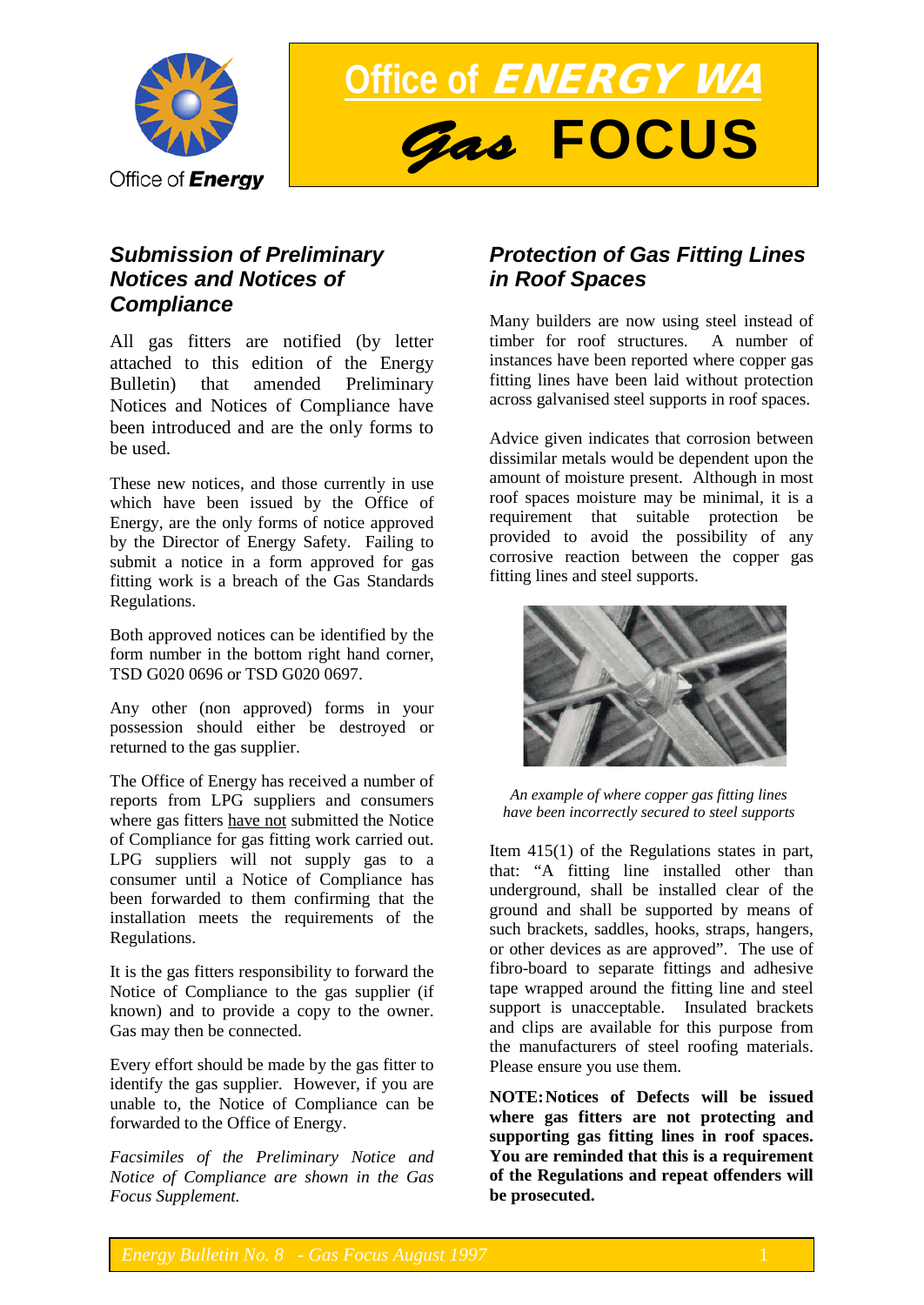# *Why Have Regulations?*

On a recent visit to a large regional centre, a Gas Inspector checked the gas installations on a new triplex construction. The LP gas installations had been completed and gas cylinders connected. A number of defects were identified on the three installations and Notices of Defects were issued for rectification work.

#### **1. Low level snap in vents**

The total free area of the vents installed was approximately 1300 mm sq (required size is 25 000 mm sq). The aluminium foil backed insulation had not been cut away from behind the installed snap-in vent, so effectively there was no low level ventilation.



*Wall insulation has not been removed, preventing any air flow through the ventilation grill*

### **2. Instantaneous gas water heater**

An instantaneous gas water heater was initially installed in a recess ie. two return walls within 500 mm of the flue outlet on either side. When the wind blew from a certain direction, the swirling created by the wind passing over the recess caused a downdraught on the balanced flue; this effectively prevented the egress of the flue products. The downdraught on the flue outlet caused the water heater to overheat.

**Regulations are there for the safety of the gas user, worker and those in the community.**



*The water heater was initially connected in this recess*



*The relocated appliance shows heat damage to the casing and flue terminal*

#### **3. Elevated gas cooker**

Elevated gas cookers were installed in each of the three kitchens. Elevated cookers can be ordered with either a left handed or right handed configuration. Two cookers were supplied in the wrong configuration. When installed, the burners on the top of the cooker finished up being too close to the unprotected vertical portion of the adjacent pantry.



*The oven part of this elevated cooker should have been on the right hand side*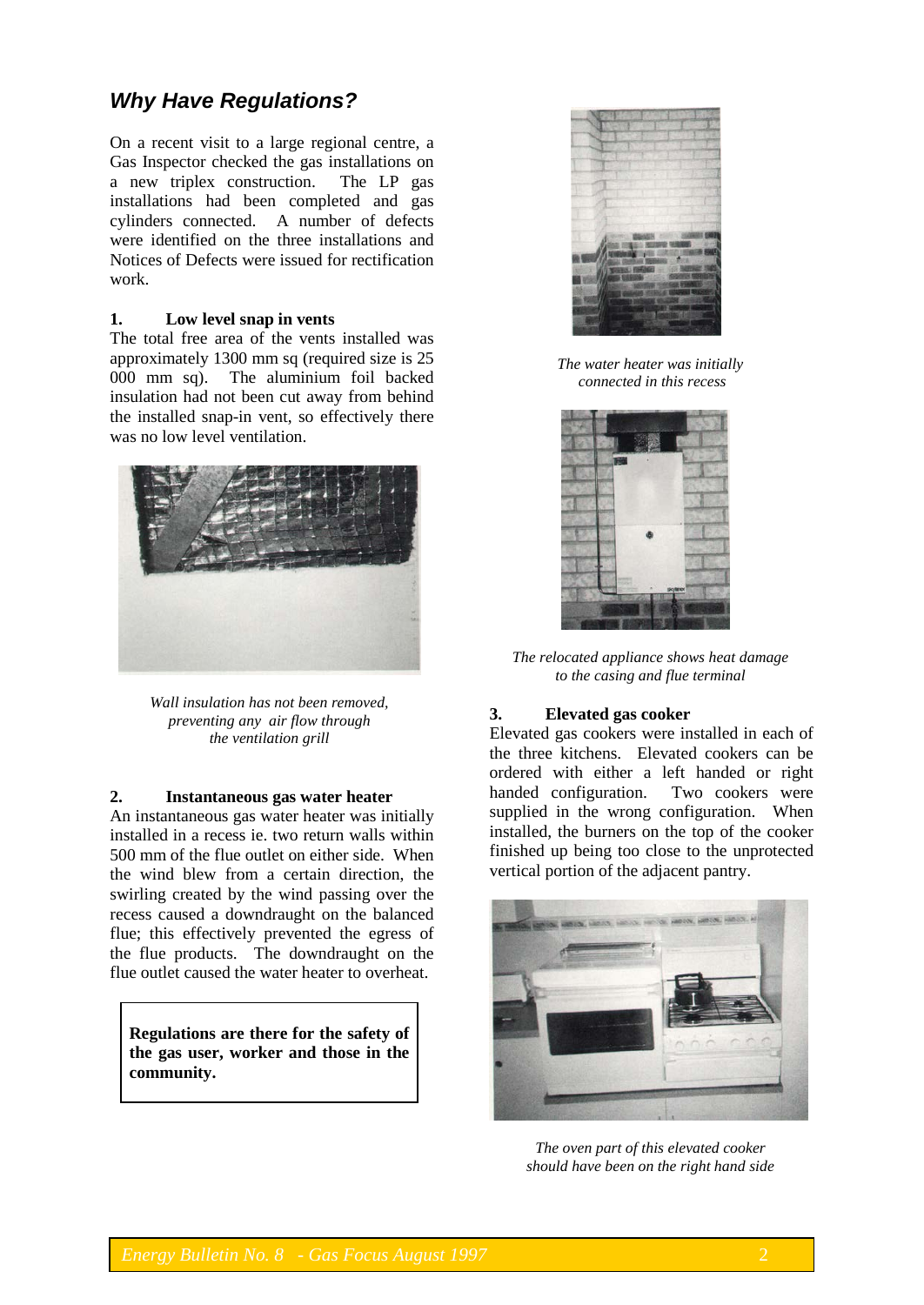## *Instantaneous Gas Water Heaters*

Readers may recall that the Coroner's findings on a carbon monoxide poisoning in 1991 attributed the fatality to a conventionally flued instantaneous gas water heater installed in a bathroom.

Despite previous warnings, we are still receiving reports of unsafe installations being found.

The Office of Energy has placed advertisements in newspapers to again warn the public of the dangers of water heaters installed indoors.

This response has been taken in the interests of public safety and in particular, to protect the health and safety of occupants of residences.

## **WHAT SHOULD GAS FITTERS DO?**

We recommend that you advise your customers to:

## **Replace:**

- Unflued water heaters (regardless of location);
- Water heaters fitted with wall cowls;
- Unsealed\* water heaters installed in bathrooms, bedrooms or toilets;
- Unsealed\* water heaters fitted with inoperative flame failure devices (eg. bimetal strips);
- Any water heaters with evidence of downdraught;
- Any unsafe water heaters.
- Unsealed means drawing air for combustion from the room and exhausting products of combustion through a flue to outside the room.

#### **Rectify:**

- Water heaters requiring a service;
- Water heaters with flues terminating in the roof space or fitted with an unapproved cowl (eg. chinaman's hat);
- Water heaters in acceptable rooms with inadequate ventilation.



open flued instantaneous gas water heaters are both unsafe and illegal. They can produce poisonous carbon monoxide, a deadly gas which you can't smell or see. Water heaters like these have been responsible for 14 deaths in Western Australia and, despite previous warnings, unsafe installations are still being found. If one of these water heaters is installed in your home, make sure it is checked by an authorised gas fitter.

*This advertisement appeared in newspapers recently, warning of the dangers associated with flueless or open flued instantaneous gas water heaters installed indoors*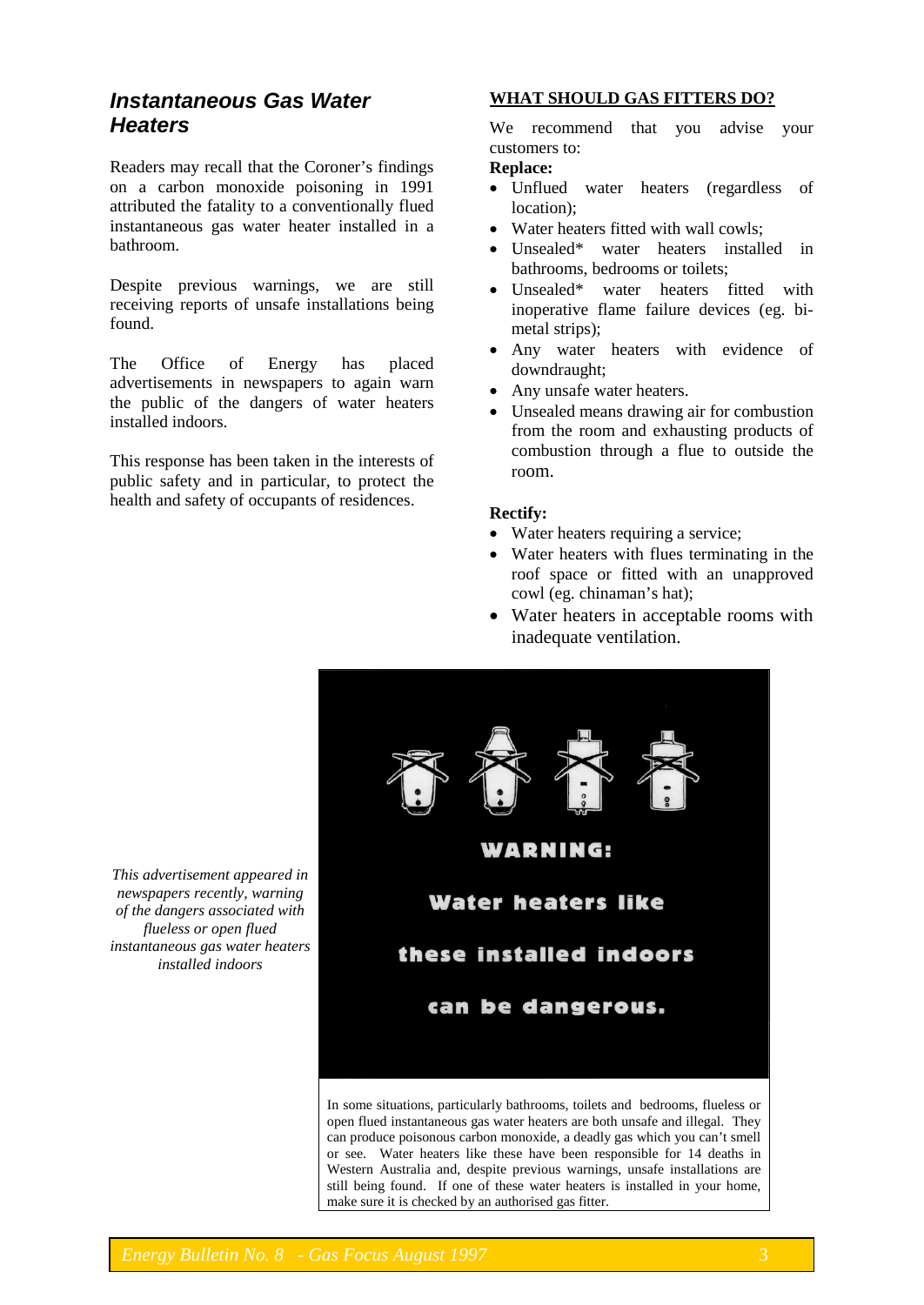## *Compliance with Acts and Regulations*

All gas fitters in Western Australia are subject to the relevant requirements of the *Gas Standards Act 1972* (Act) and the *Gas Standards Regulations 1983* (Regulations) The Act and Regulations are in place to ensure the safety of gas consumers, workers and the community in general.

However, there are a number of gas fitters who may soon find themselves being dealt with under provisions of the Act. They will be the minority who put safety at risk by ignoring the regulatory requirements.

Section 13A of the Act allows for the Director of Energy Safety to call on a person to return their certificate, permit or authorisation and appear before an inquiry. The person may be suspended for up to three months pending an inquiry.

Where a gas fitter is dealt with in accordance with the Act, they may:

- be disqualified;
- be suspended for up to 12 months;
- be censured; or
- have a limitation, restriction or condition placed on their gas fitting activities.

A gas fitter who does not comply with the Act and Regulations may be dealt with at an Office<br>of Energy inquiry. They may also be of Energy inquiry. prosecuted.

*Remember, regulations are there for the safety of the gas user, worker and the community; your compliance with the Gas Standards Act 1972 and the Gas Standards Regulations 1983 will help ensure that safety.*

## *PROSECUTIONS FOR BREACHES OF THE GAS STANDARDS ACT (1972) AND GAS STANDARDS REGULATIONS (1983) 1 April 1997 to 30 June 1997*

| <b>Breach</b>                                                                                                        | Name (and Suburb of<br>Residence at Time of Offence) | Licence<br>No. | Fine<br>S | Costs<br>S | Note    |
|----------------------------------------------------------------------------------------------------------------------|------------------------------------------------------|----------------|-----------|------------|---------|
| Carried out gas fitting work<br>without a certificate of<br>competency, permit or                                    | R Watson (Belmont)                                   | NLH            | 400.00    | 215.00     |         |
| authorisation, Section 13A Gas<br>Standards Act 1972                                                                 | S Deney (Wanneroo)                                   | NLH            | 150.00    | 100.00     |         |
| Use of unauthorised medium to<br>pressurise gas fitting lines to<br>locate a gas leak                                | S Deney (Wanneroo)                                   | NLH            | 150.00    | 100.00     |         |
| Regulation 26(2) Gas Standards<br>Regulations 1983                                                                   | M Smith (Swan View)                                  | GF004705       | 200.00    | 283.00     |         |
| Connected a Type B appliance<br>without obtaining approval<br><b>Regulation 29 Gas Standards</b><br>Regulations 1983 | M Darnborough (Gosnells)                             | GF005944       | 300.00    | 2245.00    |         |
| Interference with service<br>apparatus                                                                               | C Murray (Armadale)                                  | NLH            | 200.00    | 125.00     | $^\ast$ |
| <b>Regulation 35 Gas Standards</b><br>Regulations 1983                                                               | C Murray (Armadale)                                  | NLH            | 200.00    | 125.00     |         |

**NLH** - No Licence Held **\*** Multiple Offences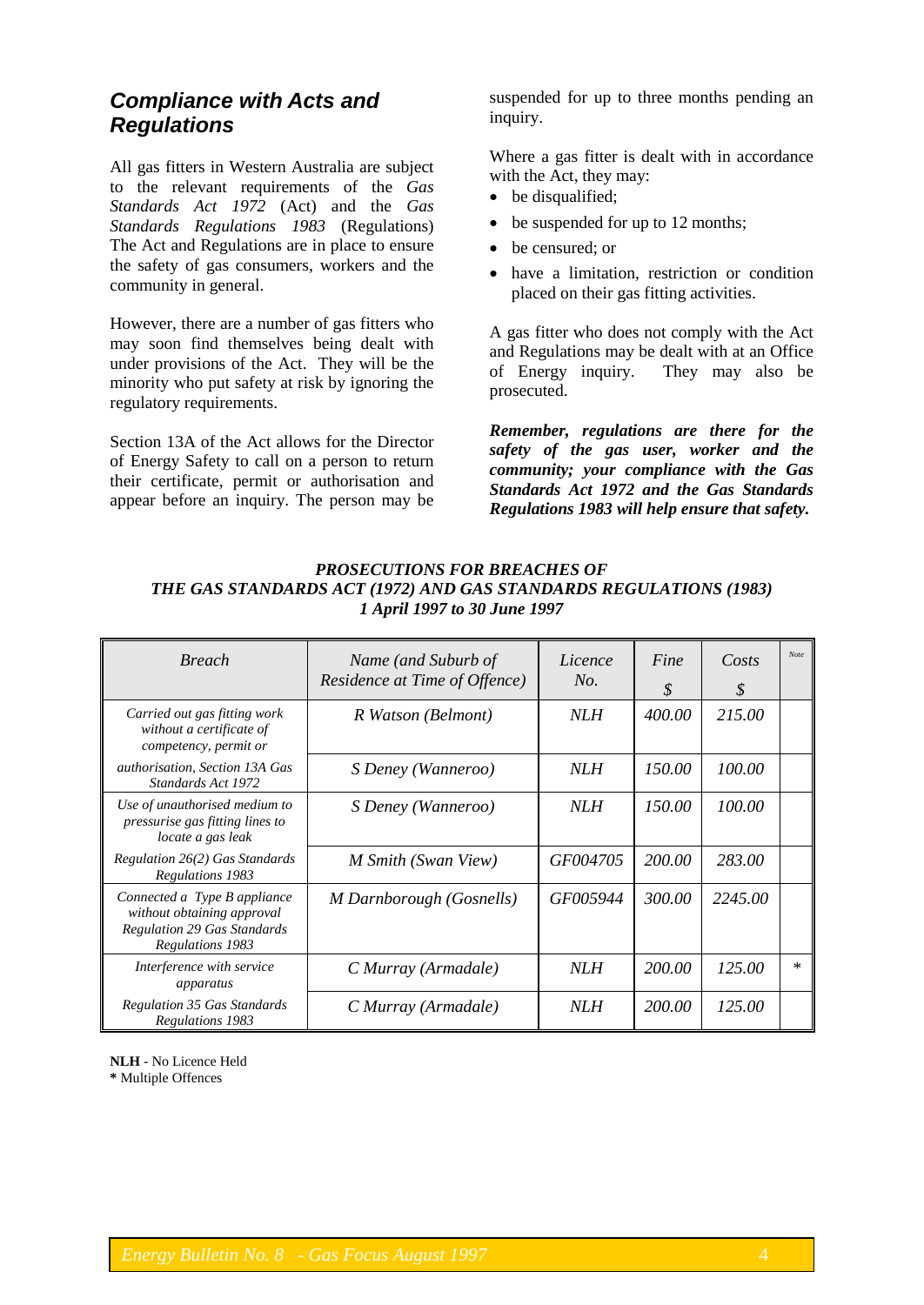# **GAS FOCUS SUPPLEMENT**

| <b>OFFICE OF ENERGY</b><br>Approved form<br>Date of Issue: June 1997.                                               | PRELIMINARY NOTICE<br>0216251<br>No.<br><b>REGULATION 20</b>                                                                                                   |
|---------------------------------------------------------------------------------------------------------------------|----------------------------------------------------------------------------------------------------------------------------------------------------------------|
| <b>LOCATION OF INSTALLATION</b>                                                                                     |                                                                                                                                                                |
| <b>Builders/Dealers Name</b><br><b>Owner/Occupier Name</b><br>Sweet No.<br>Unit No.<br>Street<br>Lot No.            | Mater No. (if applicable).<br>Postcode<br><b>Baltiste Town</b><br>Suttle                                                                                       |
| DenecrOccupier Telephone No: Directions: Please provide (nearest comer etc.) sufficient information                 | <b>EMERGENCY</b>                                                                                                                                               |
| <b>MOBILE INSTALLATIONS</b> See note below                                                                          | CHANGE OVER                                                                                                                                                    |
| <b>Marine Craft</b><br>Caravan<br>Automotive<br>DESCRIPTION                                                         | TYPE OF GAS LPG<br>H2<br>ONLY<br>Other<br>APPLICABLE TO<br>VEHICLE/CARAVANYESSEL                                                                               |
| FIXED INSTALLATION DETAILS Send Notice to The Gas Supplier<br>з                                                     | License or<br>Identification Number:<br>NATURAL GAS<br><b>INSTALLATIONS</b>                                                                                    |
| TO (NAME OF GAS SUPPLIER)                                                                                           | EMERGENCY CHANGE OVER<br>NO<br><b>YES</b><br>to mater box filted?<br>(bok it applicable)                                                                       |
| <b>INSTALLATION DETAILS</b> See note below                                                                          |                                                                                                                                                                |
| TUPG.<br>SNG<br>TYPE OF GAS NO<br><b>LPG</b><br>Industrial<br>Commercial<br><b>TYPE OF INSTALLATION</b><br>Domestic | <b>OTHER Provide details</b>                                                                                                                                   |
| 2.75 KPA<br>1.25 KPA<br>OPERATING PRESIDUNE                                                                         | OTHER                                                                                                                                                          |
| <b>NEW CONNECTIONS</b> Send Notice To Gas Supplies                                                                  |                                                                                                                                                                |
| PREVIORI<br>NEW CONNECTION.                                                                                         | <b>LANCE CONNECTION</b><br><b>ISSK</b><br><b>Efection of Oaks Type</b>                                                                                         |
| <b>REPAIR WORK</b><br>ADDITIONAL WORK                                                                               | <b>TURKED</b><br>To:<br>From<br>PE B (INDUSTRIAL) APPLIANCE(S)                                                                                                 |
| <b>PELIA</b><br>TYPE A (DOMESTIC/COMMERCIA<br>١A<br><b>B</b><br>J/F<br><b>APPLIANCE DESCRIPT</b><br>b.              | <b>SCRIPTION:</b>                                                                                                                                              |
| HOT WATER SYSTEM<br><b>COOKING APPLIANCES</b>                                                                       |                                                                                                                                                                |
| <b>SPACE HEATER</b><br><b>BAYONET</b>                                                                               | <b>GAS CONSUMPTION</b><br><b>MJ/Hr</b><br>PRE-ASSEMBLED                                                                                                        |
| <b>SPA/POOL HEATER</b><br><b>OTHER</b>                                                                              | о<br>ASSEMBLED ON SITE                                                                                                                                         |
| <b>DETAILS OF OTHER APPLIANCES:</b>                                                                                 | p.<br><b>CONVERSION</b><br>APPROVING INSPECTOR'S No.                                                                                                           |
|                                                                                                                     | OOE TYPE APPROVAL No.<br>(if applicable)                                                                                                                       |
| <b>COMMENTS AND ADDITIONAL DETAILS (Attach additional information if necessary)</b><br>R                            |                                                                                                                                                                |
|                                                                                                                     |                                                                                                                                                                |
| <b>ADMINISTRATION DETAILS</b>                                                                                       |                                                                                                                                                                |
|                                                                                                                     | Please do not write in this area                                                                                                                               |
| <b>GASFITTERS NAME: Please print</b>                                                                                | NOTE:                                                                                                                                                          |
| <b>COMPANY NAME:</b>                                                                                                | The Preliminary Notice (YELLOW FORM) is NOT REQUIRED for<br><b>NEW</b><br>LPG Installations (incl. mobile). If gasfitting work is an LPG<br><b>EXPLANATORY</b> |
| <b>BUS, ADDRESS:</b>                                                                                                | Installation (incl. mobile) please discard.<br><b>NOTE</b><br>ALL GASFITTERS MUST SIGN the Notice of Compliance                                                |
| POSTCODE:<br>SUBURB:<br><b>GASFITTERS PHONE NUMBERS:</b>                                                            | (BLUE FORM) with an ORIGINAL SIGNATURE.                                                                                                                        |
| Number (Mobile or Other)<br>Gasfitters                                                                              | It is intended to carry out gasfitting work as specified on the Notice.<br>I will ensure that the requirements of the Gas Standards Act 1972 and               |
| $\mathsf{GF}% _{\mathcal{F}}$<br>Registration No.:<br>C<br>D<br>Ε<br><b>GRADE(S) OF AUTHORISATION:</b><br>Ą<br>B    | 1952<br><b>GASFITTERS</b>                                                                                                                                      |
| ο<br>n<br>O<br>$\Box$<br>П<br>Please Sck relevant box(es)<br>Ð                                                      | Dato:<br><b>SIGNATURE:</b>                                                                                                                                     |